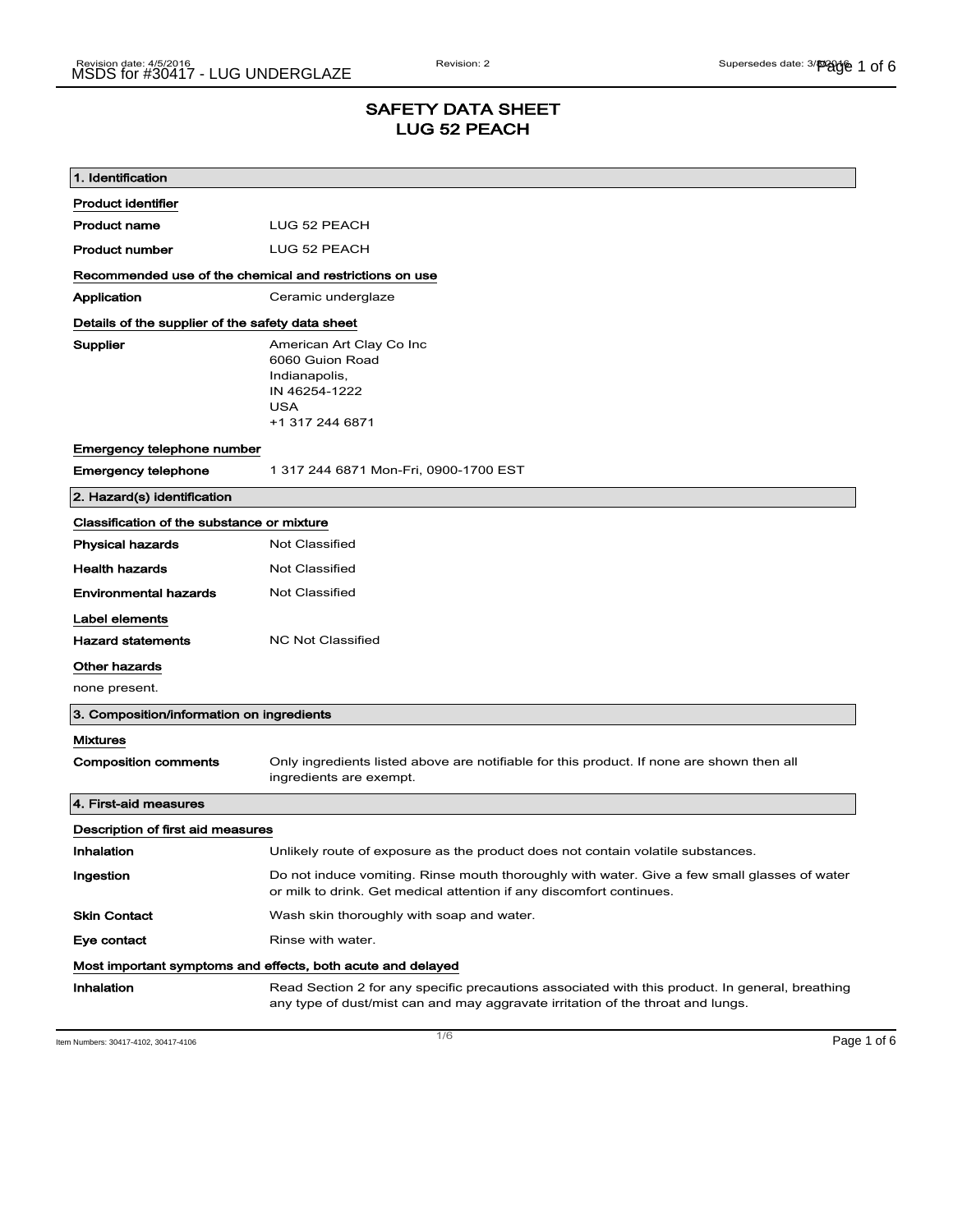# Ingestion **Read Section 2 for any specific precautions associated with the use of this product. Products** with specific warnings about ingestion will give guidance there. Skin contact **Read Section 2 for any specific precautions associated with the use of this product. In general** most ceramic glazes, clays and special products will tend to have a drying effect on the skin and may cause some sensitivity to users with sensitive skin. Eye contact **Read Section 2 for any specific precautions associated with the use of this product. In general** most ceramic and special products contain materials that maybe abrasive to eyes. Keeping materials from contacting the eyes is prudent. If contact does occur, flush with clean water, do not rub. Indication of immediate medical attention and special treatment needed Notes for the doctor Treat symptomatically. 5.Fire-fighting measures Extinguishing media Suitable extinguishing media Use fire-extinguishing media suitable for the surrounding fire. Special hazards arising from the substance or mixture Specific hazards The product is not believed to present a hazard due to its physical nature. Advice for firefighters Special protective equipment Use protective equipment appropriate for surrounding materials. for firefighters 6. Accidental release measures Personal precautions, protective equipment and emergency procedures Personal precautions For personal protection, see Section 8. Environmental precautions Environmental precautions Please read Section 2 completely. If any environmental warnings such as; H411 or H412 are listed in Section 2, please use appropriate procedures when disposing of product and container. Do not put materials into waterways or sewers. Methods and material for containment and cleaning up Methods for cleaning up Collect spillage for reclamation or absorb in vermiculite, dry sand or similar material. Reference to other sections For waste disposal, see Section 13. For personal protection, see Section 8. 7. Handling and storage Precautions for safe handling Usage precautions **Read label before use. Do not eat, drink or smoke when using this product. Good personal** hygiene procedures should be implemented. Wash hands and any other contaminated areas of the body with soap and water before leaving the work site. Conditions for safe storage, including any incompatibilities Storage precautions Store in tightly-closed, original container in a dry and cool place. Specific end uses(s) Specific end use(s) The identified uses for this product are detailed in Section 1.2. 8. Exposure Controls/personal protection

Item Numbers: 30417-4102, 30417-4106 Page 2 of 6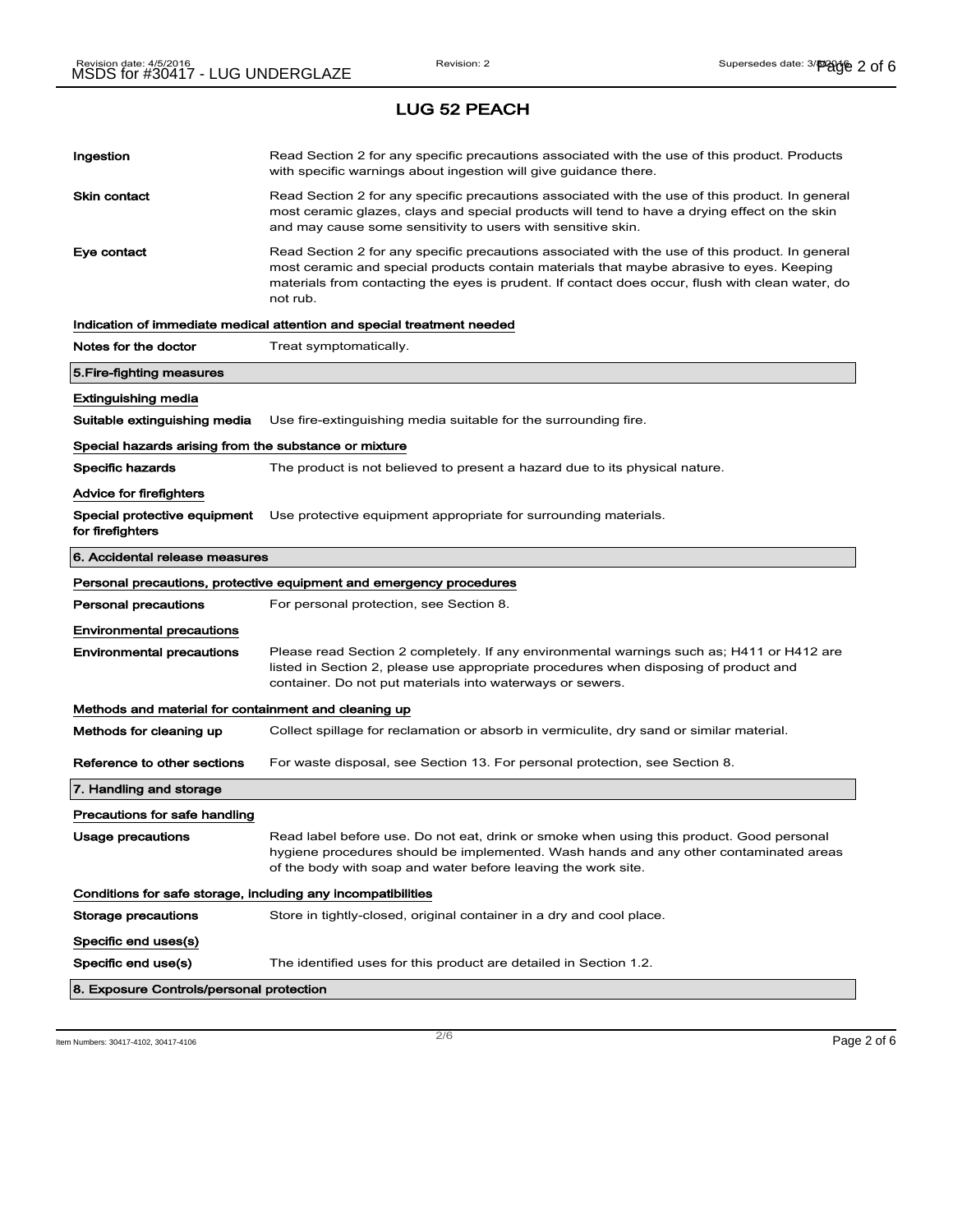| Ingredient comments                 | Only ingredients listed n Section 3 are notifiable for this product. If none are shown then all<br>ingredients are exempt.                                                                                           |
|-------------------------------------|----------------------------------------------------------------------------------------------------------------------------------------------------------------------------------------------------------------------|
| <b>Exposure controls</b>            |                                                                                                                                                                                                                      |
| Appropriate engineering<br>controls | No specific ventilations requirements unless the "FAN" pictogram is shown above or specified<br>in Section 2.                                                                                                        |
| Eye/face protection                 | No specific eye protection required unless the "EYE PROTECTION" pictogram is shown<br>above or specified in Section 2.                                                                                               |
| <b>Hand protection</b>              | No specific hand protection required unless the "HAND PROTECTION" pictogram is shown<br>above or specified in Section 2.                                                                                             |
| Hygiene measures                    | Using good personal hygiene practices is always appropriate. Keeping a clean work space,<br>cleaning up properly when done, and not eating, drinking or smoking when using this product.                             |
| <b>Respiratory protection</b>       | No specific respiratory protection required unless the "RESPIRATOR" pictogram is shown<br>above or specified in Section 2. Using the appropriate certified protection for the operation is<br>important if required. |

#### 9. Physical and Chemical Properties

## Information on basic physical and chemical properties

| Appearance                                      | Colored liquid.           |
|-------------------------------------------------|---------------------------|
| Color                                           | Various colors.           |
| Odor                                            | Almost odorless.          |
| Odor threshold                                  | No information available. |
| рH                                              | 6-8                       |
| <b>Melting point</b>                            | No information available. |
| Initial boiling point and range                 | No information available. |
| <b>Flash point</b>                              | No information available. |
| <b>Evaporation rate</b>                         | No information available. |
| Flammability (solid, gas)                       | No information available. |
| Upper/lower flammability or<br>explosive limits | No information available. |
| <b>Vapour pressure</b>                          | No information available. |
| <b>Relative density</b>                         | Greater than 1.0          |
| Solubility(ies)                                 | Not applicable.           |
| <b>Partition coefficient</b>                    | No information available. |
| <b>Auto-ignition temperature</b>                | Not applicable.           |
| <b>Decomposition Temperature</b>                | No information available. |
| <b>Viscosity</b>                                | No information available. |
| <b>Explosive properties</b>                     | none                      |
| <b>Oxidising properties</b>                     | none                      |
| Other information                               | Not applicable.           |

Item Numbers: 30417-4102, 30417-4106 Page 3 of 6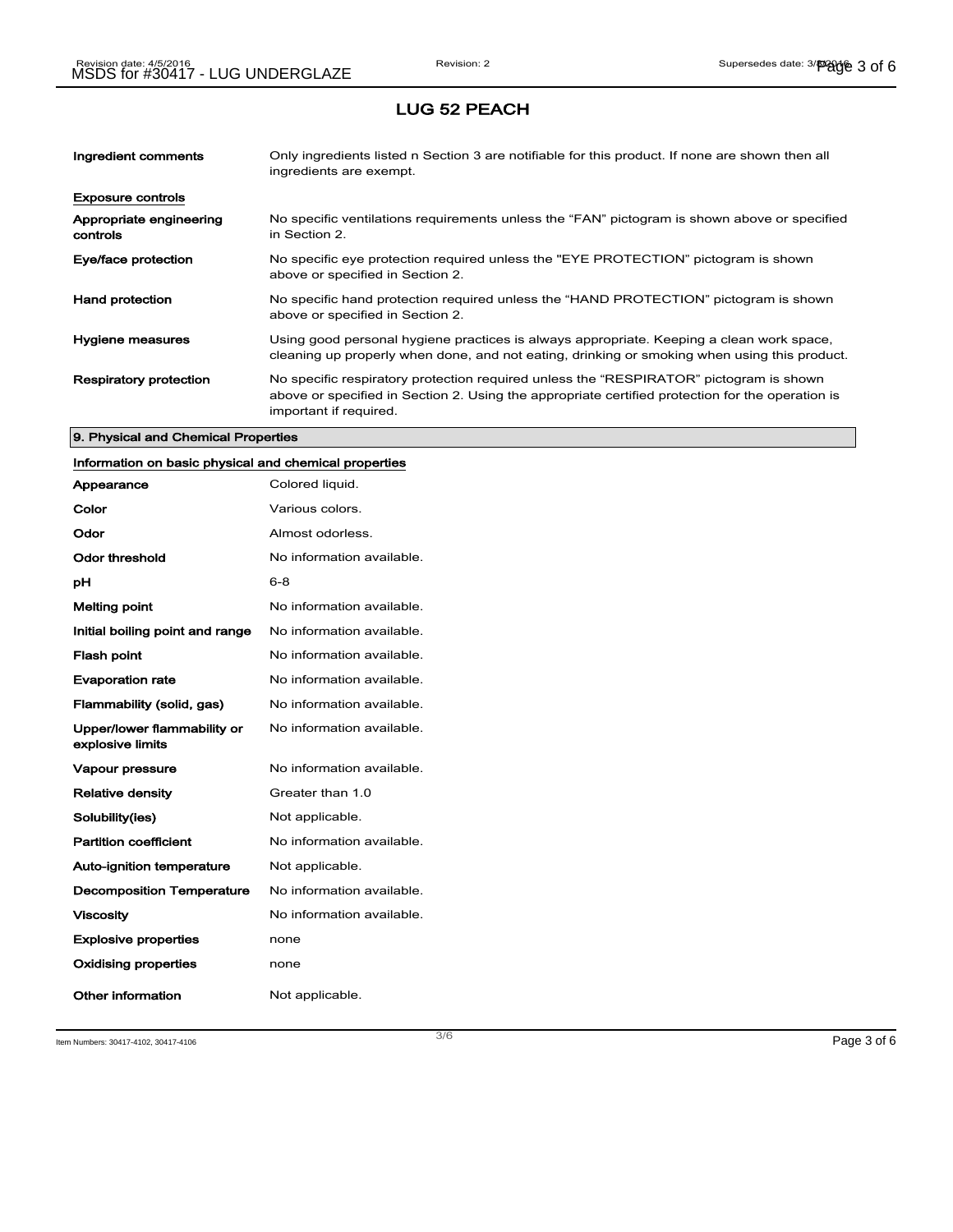| 10. Stability and reactivity              |                                                                                                                                                                                                                                                |
|-------------------------------------------|------------------------------------------------------------------------------------------------------------------------------------------------------------------------------------------------------------------------------------------------|
| Reactivity                                | There are no known reactivity hazards associated with this product.                                                                                                                                                                            |
| <b>Stability</b>                          | No particular stability concerns.                                                                                                                                                                                                              |
| Possibility of hazardous<br>reactions     | None known.                                                                                                                                                                                                                                    |
| Conditions to avoid                       | None known.                                                                                                                                                                                                                                    |
| <b>Materials to avoid</b>                 | None known.                                                                                                                                                                                                                                    |
| Hazardous decomposition<br>products       | None known.                                                                                                                                                                                                                                    |
| 11. Toxicological information             |                                                                                                                                                                                                                                                |
| Information on toxicological effects      |                                                                                                                                                                                                                                                |
| <b>Toxicological effects</b>              | Please read Section 2 thoroughly to understand the toxicological risks, (if any) and<br>precautions for safe use (if any).                                                                                                                     |
| Skin corrosion/irritation                 |                                                                                                                                                                                                                                                |
| <b>Skin sensitization</b>                 |                                                                                                                                                                                                                                                |
| <b>Skin sensitisation</b>                 | Based on available data the classification criteria are not met.                                                                                                                                                                               |
| Eye contact                               | May cause temporary eye irritation.                                                                                                                                                                                                            |
| 12. Ecological Information                |                                                                                                                                                                                                                                                |
|                                           |                                                                                                                                                                                                                                                |
| Ecotoxicity                               | Please read Section 2 completely. If any environmental warnings such as; H411 or H412 are<br>listed in Section 2, please use appropriate procedures when disposing of product and<br>container. Do not put materials into waterways or sewers. |
| Toxicity                                  |                                                                                                                                                                                                                                                |
| <b>Toxicity</b>                           | Please read Section 2 completely. If any environmental warnings such as; H411 or H412 are<br>listed in Section 2, please use appropriate procedures when disposing of product and<br>container. Do not put materials into waterways or sewers. |
| Persistence and degradability             |                                                                                                                                                                                                                                                |
| Persistence and degradability             | No data available.                                                                                                                                                                                                                             |
| <b>Biodegradation</b>                     | Not inherently biodegradable.                                                                                                                                                                                                                  |
| <b>Bioaccumulative potential</b>          |                                                                                                                                                                                                                                                |
| <b>Partition coefficient</b>              | No information available.                                                                                                                                                                                                                      |
| Mobility in soil                          |                                                                                                                                                                                                                                                |
| <b>Mobility</b>                           | Semi-mobile.                                                                                                                                                                                                                                   |
| <b>Results of PBT and vPvB assessment</b> |                                                                                                                                                                                                                                                |
| Results of PBT and vPvB<br>assessment     | This product does not contain any substances classified as PBT or vPvB.                                                                                                                                                                        |

Item Numbers: 30417-4102, 30417-4106 Page 4 of 6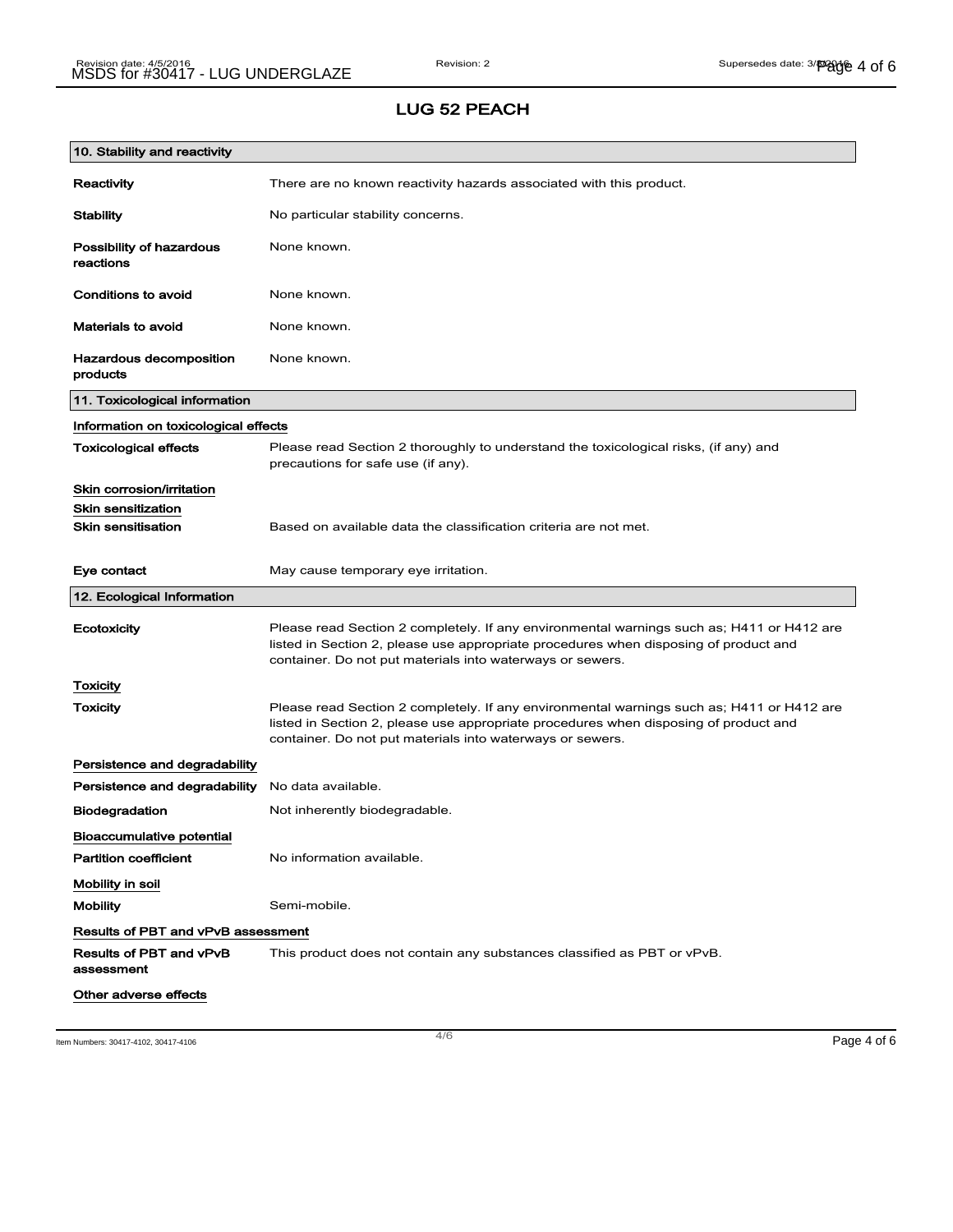### LUG 52 PEACH

| Other adverse effects                                                                                                                                                                                                                             | None known.                                                                                                                                                                                  |  |
|---------------------------------------------------------------------------------------------------------------------------------------------------------------------------------------------------------------------------------------------------|----------------------------------------------------------------------------------------------------------------------------------------------------------------------------------------------|--|
| 13. Disposal considerations                                                                                                                                                                                                                       |                                                                                                                                                                                              |  |
| Waste treatment methods                                                                                                                                                                                                                           |                                                                                                                                                                                              |  |
| <b>General information</b>                                                                                                                                                                                                                        | Dispose of waste product or used containers in accordance with local regulations When<br>handling waste, the safety precautions applying to handling of the product should be<br>considered. |  |
| 14. Transport information                                                                                                                                                                                                                         |                                                                                                                                                                                              |  |
| General                                                                                                                                                                                                                                           | The product is not covered by international regulations on the transport of dangerous goods<br>(IMDG, IATA, DoT).                                                                            |  |
| <b>UN Number</b>                                                                                                                                                                                                                                  |                                                                                                                                                                                              |  |
| Not applicable.                                                                                                                                                                                                                                   |                                                                                                                                                                                              |  |
| UN proper shipping name                                                                                                                                                                                                                           |                                                                                                                                                                                              |  |
| Not applicable.                                                                                                                                                                                                                                   |                                                                                                                                                                                              |  |
| Transport hazard class(es)                                                                                                                                                                                                                        |                                                                                                                                                                                              |  |
| No transport warning sign required.                                                                                                                                                                                                               |                                                                                                                                                                                              |  |
| Packing group                                                                                                                                                                                                                                     |                                                                                                                                                                                              |  |
| Not applicable.                                                                                                                                                                                                                                   |                                                                                                                                                                                              |  |
| <b>Environmental hazards</b>                                                                                                                                                                                                                      |                                                                                                                                                                                              |  |
| <b>Environmentally Hazardous Substance</b><br>Please refer to Section 2 for any environmental hazards associated with this product. If H411/H412 warnings are shown then<br>please verify packaging and labeling requirements for larger volumes. |                                                                                                                                                                                              |  |
| Special precautions for user                                                                                                                                                                                                                      |                                                                                                                                                                                              |  |
| Not applicable.                                                                                                                                                                                                                                   |                                                                                                                                                                                              |  |
| <b>Transport in bulk according to</b> Not applicable.<br>Annex II of MARPOL 73/78<br>and the IBC Code                                                                                                                                             |                                                                                                                                                                                              |  |
| 15. Regulatory information                                                                                                                                                                                                                        |                                                                                                                                                                                              |  |
| <b>US State Regulations</b><br>None of the ingredients are listed or exempt.<br>Inventories                                                                                                                                                       | California Proposition 65 Carcinogens and Reproductive Toxins                                                                                                                                |  |
| Canada - DSL/NDSL                                                                                                                                                                                                                                 |                                                                                                                                                                                              |  |
| All the ingredients are listed or exempt.                                                                                                                                                                                                         |                                                                                                                                                                                              |  |

US - TSCA

All the ingredients are listed or exempt.

#### US - TSCA 12(b) Export Notification

All the ingredients are listed or exempt.

#### 16. Other information